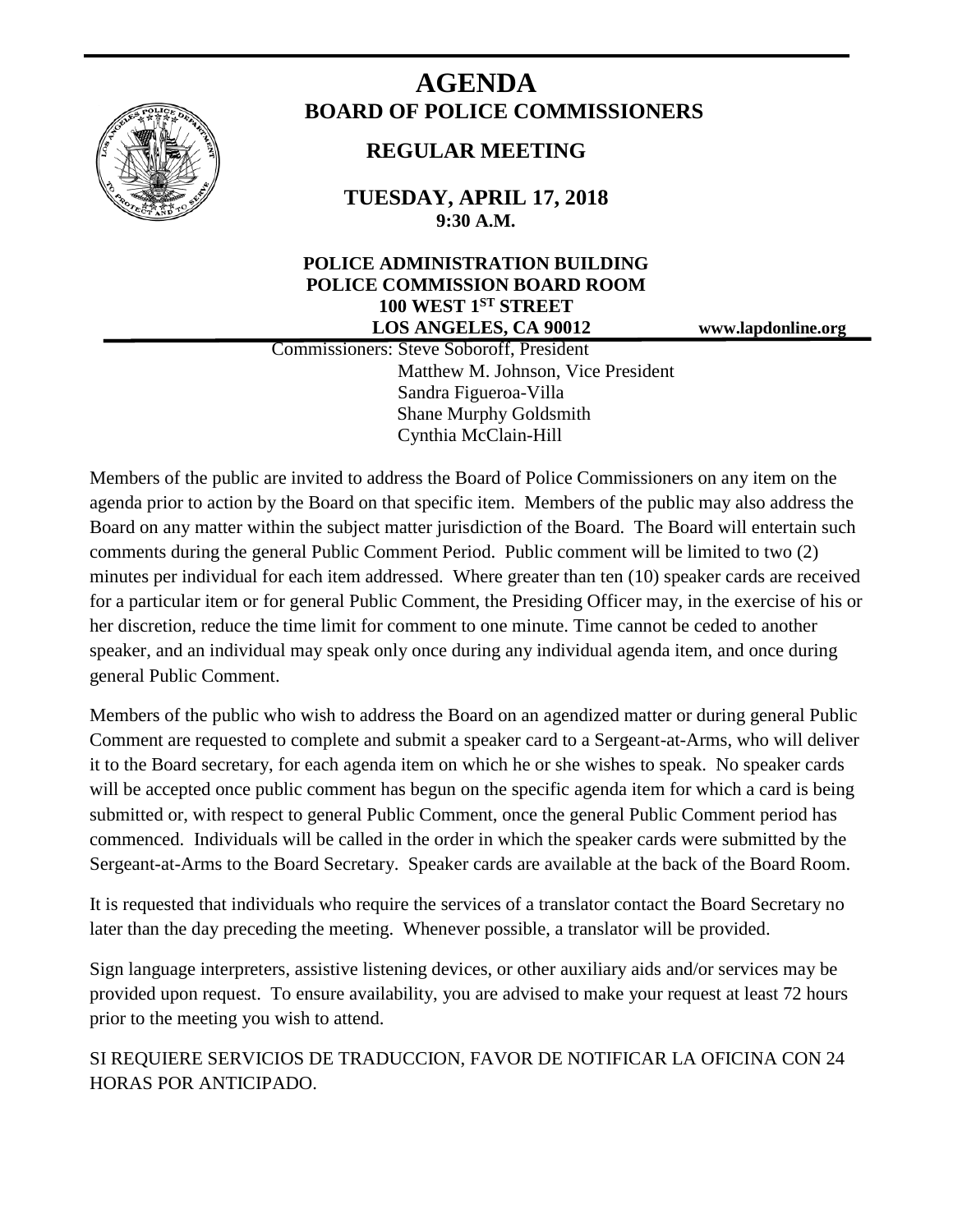#### 1. **CONSENT AGENDA ITEMS**

A. DEPARTMENT'S REPORT, dated March 11, 2018, relative to the Travel Authority for the Chief of Police for May 29, 2018, through June 1, 2018, to attend the Major Cities Chief's Association (MCCA), FBI National Executive Institute Associates (NEIA), and Police Executive Research Forum (PERF), 2018 joint meeting, in Nashville, Tennessee, as set forth. **IBPC** #18-0124]

Recommendation(s) for Board action:

APPROVE the Department's report.

B. DEPARTMENT'S REPORT, dated April 13, 2018, relative to a monetary donation in the amount of \$1,000.00, from BLEND, to be utilized for food and recreational activities and events, for the benefit of the Northeast Area Cadet Program, as set forth.

[\[BPC #18-0125\]](http://www.lapdpolicecom.lacity.org/041718/BPC_18-0125.pdf)

Recommendation(s) for Board action:

APPROVE the Department's report and ACCEPT the donation.

C. DEPARTMENT'S REPORT, dated April 13, 2018, relative to the donation of food and beverages, valued at \$900.00, from Los Angeles Police Foundation, to be utilized for a team training day, for the benefit of the Hollenbeck Area, as set forth. **[\[BPC #18-0126\]](http://www.lapdpolicecom.lacity.org/041718/BPC_18-0126.pdf)** 

Recommendation(s) for Board action:

APPROVE the Department's report and ACCEPT the donation.

D. DEPARTMENT'S REPORT, dated April 13, 2018, relative to the donation of administrative cost fees, valued at \$2,300.00, from the Los Angeles Police Foundation, for the benefit of the Los Angeles Police Concert Band, as set forth. [\[BPC #18-0127\]](http://www.lapdpolicecom.lacity.org/041718/BPC_18-0127.pdf)

Recommendation(s) for Board action:

APPROVE the Department's report and ACCEPT the donation.

E. DEPARTMENT'S REPORT, dated April 13, 2018, relative to the donation of a Samsung 42" flat screen television valued at \$200.00, from Fox Studios, for the benefit of Training Division, as set forth. [\[BPC #18-0128\]](http://www.lapdpolicecom.lacity.org/041718/BPC_18-0128.pdf)

Recommendation(s) for Board action:

APPROVE the Department's report and ACCEPT the donation.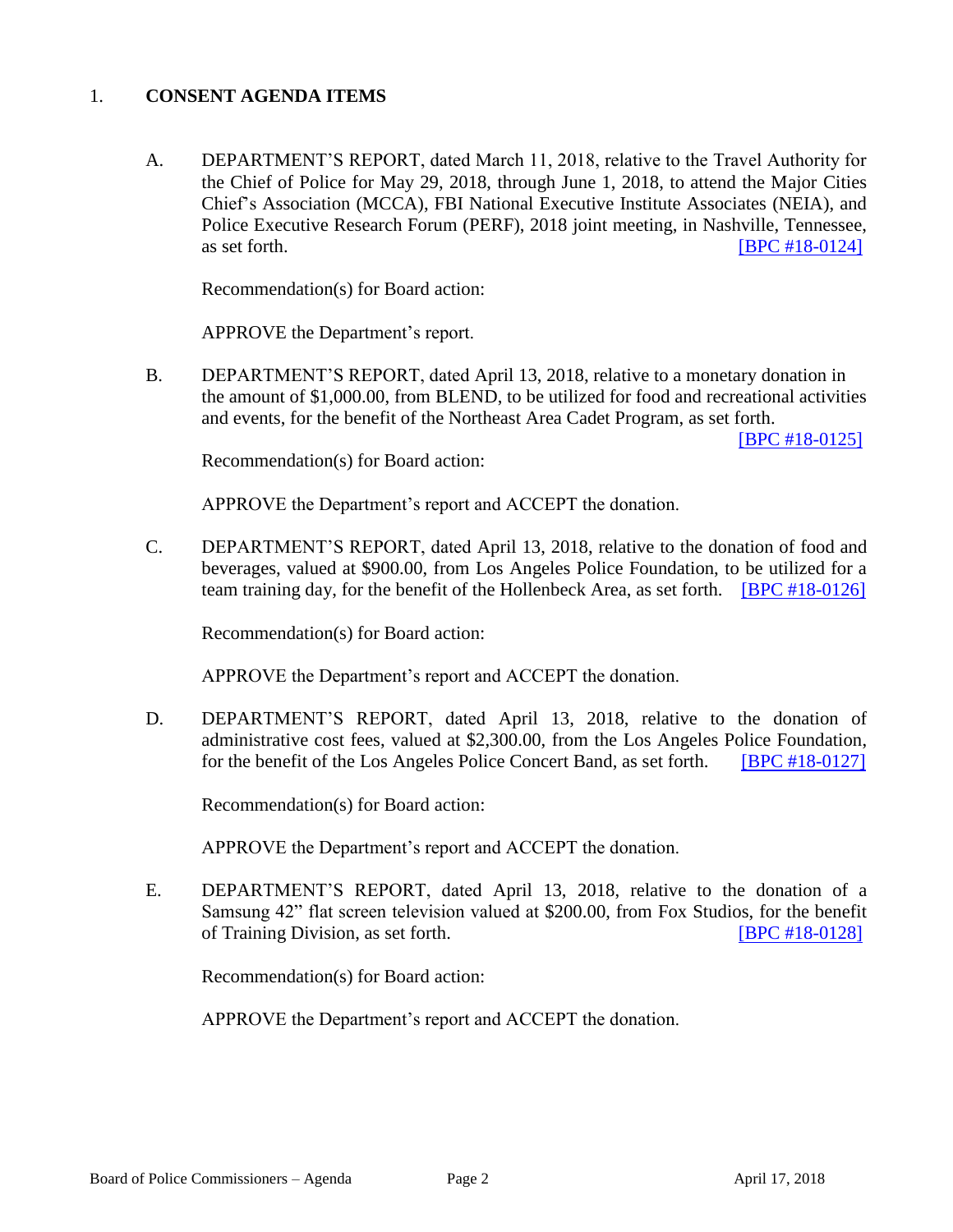F. DEPARTMENT'S REPORT, dated April 13, 2018, relative to the donation of LAPD Day tickets, valued at \$350.00, from the Olympic Boosters Association, for the benefit of Olympic Area, as set forth. [\[BPC #18-0129\]](http://www.lapdpolicecom.lacity.org/041718/BPC_18-0129.pdf)

Recommendation(s) for Board action:

APPROVE the Department's report and ACCEPT the donation.

G. DEPARTMENT'S REPORT, dated April 13, 2018, relative to the donation of treadmill repair and service, valued at \$989.74, from Olympic Boosters Association, for the benefit of Olympic Area, as set forth. **[\[BPC #18-0130\]](http://www.lapdpolicecom.lacity.org/041718/BPC_18-0130.pdf)** 

Recommendation(s) for Board action:

APPROVE the Department's report and ACCEPT the donation.

H. DEPARTMENT'S REPORT, dated April 13, 2018, relative to the donation of a tablet, camera and case, memory card, replacement rifle parts, and search lights, valued at \$8,956.19, from Los Angeles Police Foundation, for the benefit of Metropolitan Division, as set forth. **[\[BPC #18-0131\]](http://www.lapdpolicecom.lacity.org/041718/BPC_18-0131.pdf)** 

Recommendation(s) for Board action:

APPROVE the Department's report and ACCEPT the donation.

#### 2. **REGULAR AGENDA ITEMS**

 A. DEPARTMENT'S REPORT, dated April 11, 2018, relative to the transmittal of the Grant Application and Award Acceptance Funded Under the California Governor's Office of Emergency Services for the 2017 California Coverdell Program, as set forth. [\[BPC #18-0132\]](http://www.lapdpolicecom.lacity.org/041718/BPC_18-0132.pdf)

Recommendation(s) for Board action:

APPROVE the Department's report TRANSMIT to Mayor and City Council.

B. DEPARTMENT'S REPORT, dated April 11, 2018, relative to the Metropolitan Division Firearms Inventory Audit (Audit No. 17-006), as set forth, [\[BPC #18-0133\]](http://www.lapdpolicecom.lacity.org/041718/BPC_18-0133.pdf)

Recommendation(s) for Board action:

APPROVE the Department's report.